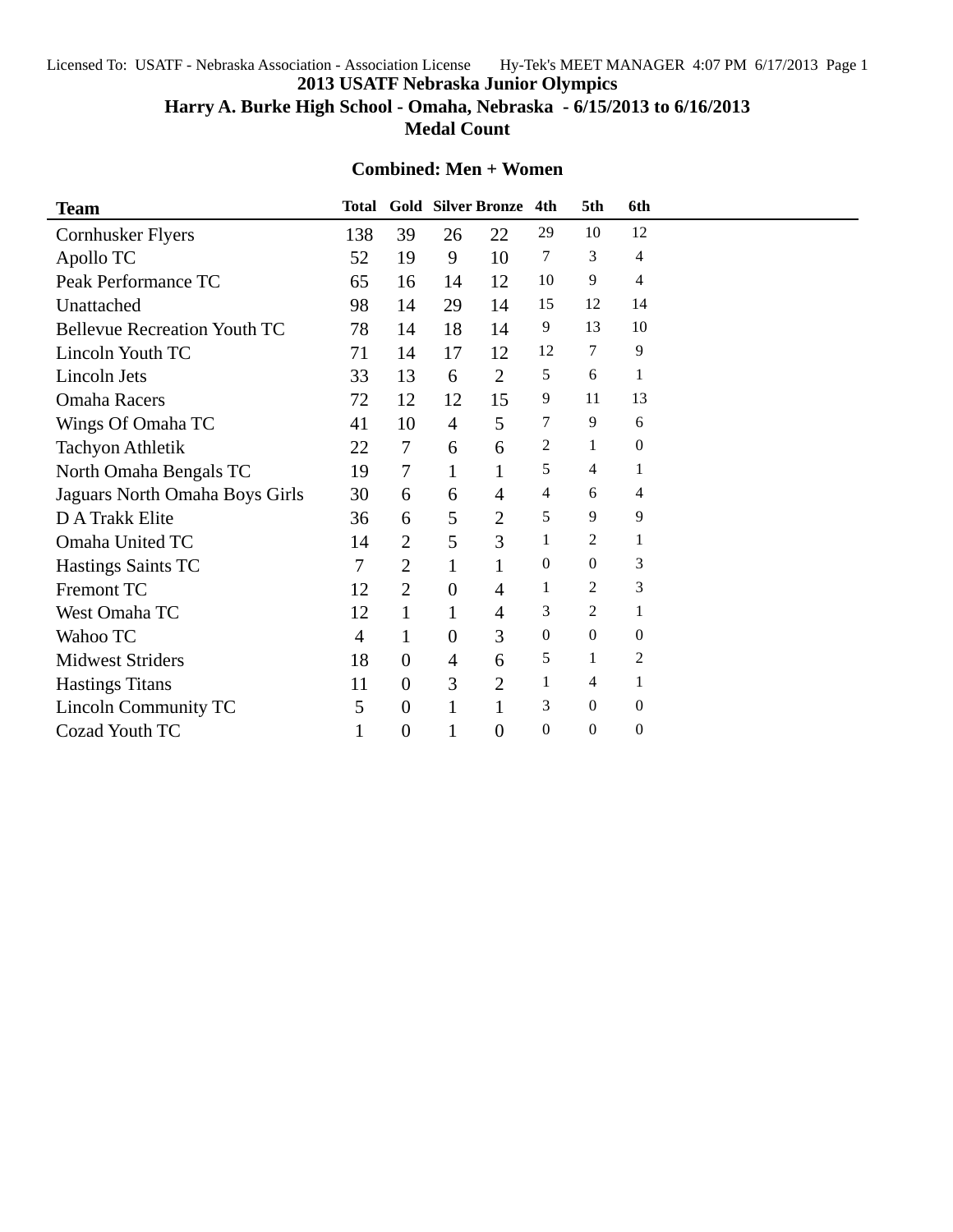Licensed To: USATF - Nebraska Association - Association License Hy-Tek's MEET MANAGER 4:07 PM 6/17/2013 Page 2

**2013 USATF Nebraska Junior Olympics**

**Harry A. Burke High School - Omaha, Nebraska - 6/15/2013 to 6/16/2013**

**Medal Count**

## **Men**

| <b>Team</b>                         | Total          |                          |                  | <b>Gold Silver Bronze</b> | 4th              | 5th              | 6th              |  |
|-------------------------------------|----------------|--------------------------|------------------|---------------------------|------------------|------------------|------------------|--|
| <b>Cornhusker Flyers</b>            | 66             | 14                       | 13               | 12                        | 13               | 7                | 7                |  |
| <b>Bellevue Recreation Youth TC</b> | 48             | 11                       | 11               | 8                         | 6                | 7                | 5                |  |
| Peak Performance TC                 | 32             | 9                        | 8                | $\overline{4}$            | 6                | 3                | $\overline{c}$   |  |
| Lincoln Jets                        | 20             | 9                        | 5                | 1                         | 3                | $\overline{2}$   | $\boldsymbol{0}$ |  |
| Unattached                          | 51             | $\overline{\mathcal{L}}$ | 14               | 7                         | 9                | 6                | 8                |  |
| <b>Omaha Racers</b>                 | 39             | 6                        | 6                | 7                         | 4                | 7                | 9                |  |
| D A Trakk Elite                     | 28             | 6                        | 4                | $\overline{2}$            | 4                | 7                | 5                |  |
| Apollo TC                           | 16             | 6                        | 2                | 3                         | $\overline{c}$   | $\mathbf{0}$     | 3                |  |
| <b>Tachyon Athletik</b>             | 16             | 5                        | $\overline{4}$   | $\overline{4}$            | $\overline{c}$   | 1                | $\boldsymbol{0}$ |  |
| North Omaha Bengals TC              | 8              | 5                        | $\boldsymbol{0}$ | $\theta$                  | $\boldsymbol{0}$ | 2                | 1                |  |
| Lincoln Youth TC                    | 29             | $\overline{4}$           | 5                | 7                         | 6                | 4                | 3                |  |
| Wings Of Omaha TC                   | 27             | $\overline{4}$           | $\overline{4}$   | $\overline{2}$            | 6                | 8                | 3                |  |
| Jaguars North Omaha Boys Girls      | 16             | $\overline{2}$           | 4                | 3                         | 1                | 3                | 3                |  |
| Fremont TC                          | 8              | $\overline{2}$           | $\theta$         | $\overline{4}$            | 1                | $\theta$         | 1                |  |
| West Omaha TC                       | 9              | $\mathbf 1$              | 1                | $\overline{2}$            | 3                | 1                |                  |  |
| <b>Hastings Titans</b>              | 6              | $\theta$                 | 2                | $\overline{2}$            | 1                | 1                | $\theta$         |  |
| Omaha United TC                     | 5              | $\theta$                 | $\overline{2}$   | 1                         | $\boldsymbol{0}$ | 1                | 1                |  |
| Wahoo TC                            | 2              | $\mathbf{0}$             | $\boldsymbol{0}$ | $\overline{2}$            | $\Omega$         | $\theta$         | $\overline{0}$   |  |
| <b>Lincoln Community TC</b>         | $\overline{2}$ | $\mathbf{0}$             | $\theta$         | 1                         | 1                | $\mathbf{0}$     | $\boldsymbol{0}$ |  |
| <b>Midwest Striders</b>             | 2              | $\theta$                 | $\theta$         | 1                         | 1                | $\boldsymbol{0}$ | $\boldsymbol{0}$ |  |
| <b>Hastings Saints TC</b>           | 2              | $\theta$                 | 0                | $\overline{0}$            | $\boldsymbol{0}$ | $\mathbf{0}$     | $\sqrt{2}$       |  |